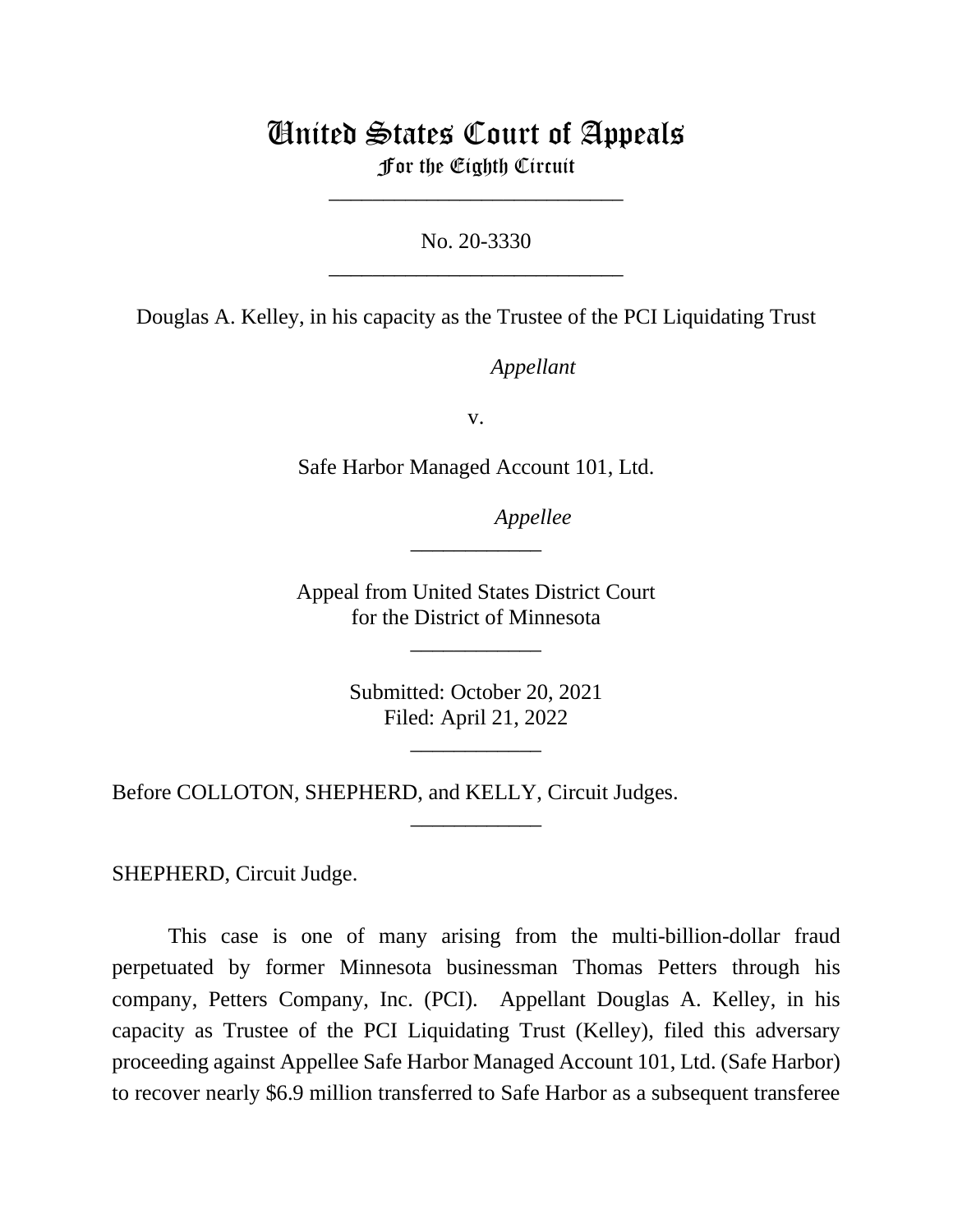of an entity that Kelley had previously obtained a default judgment against for transfers made to it by a PCI subsidiary. The district court granted summary judgment in favor of Safe Harbor, concluding that 11 U.S.C. § 546(e) shielded Safe Harbor from Kelley's avoiding powers. Having jurisdiction under 28 U.S.C. § 1291, we affirm in part, reverse in part, and remand for further consideration.

## I.

Under Chapter 5 of the Bankruptcy Code (the Code), bankruptcy trustees have the authority to avoid certain pre-petition transfers made by the debtor and "'recaptur[e] the value of those avoided transfers for the benefit of the estate.' . . . Sections 544 through 553 of the Code outline the circumstances under which a trustee may pursue avoidance." Merit Mgmt. Grp., LP v. FTI Consulting, Inc., 138 S. Ct. 883, 888 (2018) (first alteration in original) (citation omitted). These avoiding powers allow trustees "[t]o maximize the funds available for, and ensure equity in, the distribution to creditors in a bankruptcy proceeding." Id. at 887-88. If a transfer is avoided, the trustee may recover the property transferred or its value from "the initial transferee of such transfer or the entity for whose benefit such transfer was made" or "any immediate or mediate transferee of such initial transferee," i.e., any subsequent transferee. 11 U.S.C. § 550(a). A trustee's avoiding powers are not boundless, however; "[t]he Code sets out a number of limits on the exercise of these avoiding powers." Merit Mgmt., 138 S. Ct. at 889. This case concerns the limitation, or safe harbor, set forth under 11 U.S.C. § 546(e), which provides in relevant part:

Notwithstanding sections 544, 545, 547, 548(a)(1)(B), and 548(b) of this title, the trustee may not avoid a transfer . . . that is a transfer made by or to (or for the benefit of) a . . . financial institution . . . in connection with a securities contract, as defined in section  $741(7)$ , ... that is made before the commencement of the case, except under section  $548(a)(1)(A)$  of this title.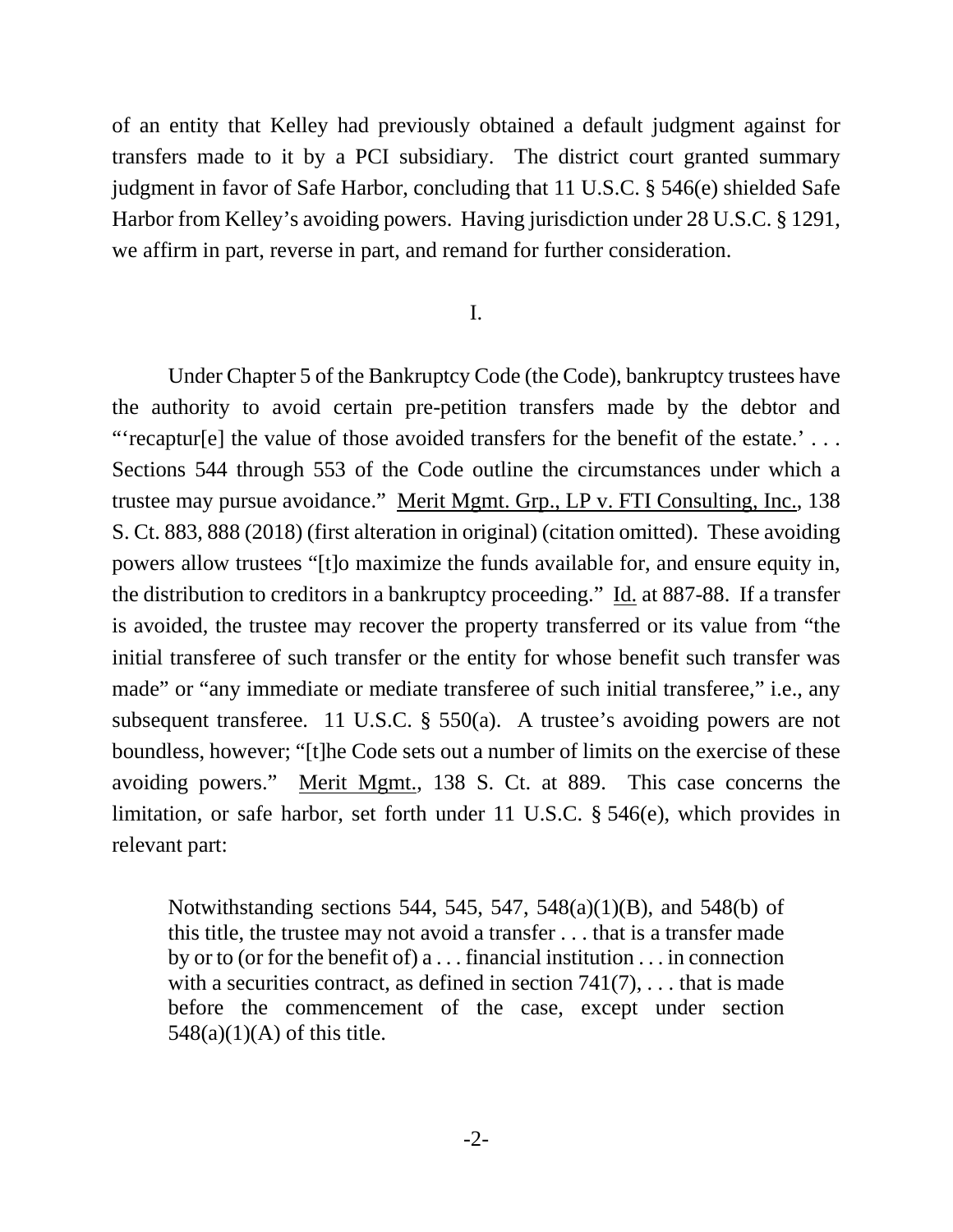In simpler terms, where a transaction involves a transfer by, to, or for the benefit of a "financial institution" and that transfer is made "in connection with a securities contract,"  $\S$  546(e) provides the financial institution immunity from the trustee's avoiding powers. See id. The only qualifying transfers exempt from § 546(e) are those that are actually fraudulent transfers under 11 U.S.C.  $§ 548(a)(1)(A)$ . See id. Section 546(e) "was enacted 'to minimiz[e] the displacement caused in the commodities and securities markets in the event of a major bankruptcy affecting those industries.'" Picard v. Ida Fishman Revocable Tr. (In re Bernard L. Madoff Inv. Sec. LLC), 773 F.3d 411, 416 (2d Cir. 2014) (alteration in original) (citation omitted). "The theory underlying this section is that, '[i]f a firm is required to repay amounts received in settled securities transactions, it could have insufficient capital or liquidity to meet its current securities trading obligations, placing other market participants and the securities markets themselves at risk.'" Id. (alteration in original) (citation omitted); see also Deutsche Bank Tr. Co. Ams. v. Large Priv. Beneficial Owners (In re Tribune Co. Fraudulent Conveyance Litig.), 946 F.3d 66, 93 (2d Cir. 2019) ("A lack of protection against the unwinding of securities transactions would create substantial deterrents, limited only by the copious imaginations of able lawyers, to investing in the securities market."), cert. dismissed in part sub nom. Deutsche Bank Tr. Co. v. Robert R. McCormick Found., 141 S. Ct. 728 (2020), cert. denied sub nom. Deutsche Bank Tr. Co. Ams. v. Robert R. McCormick Found., 141 S. Ct. 2552 (2021).

The present matter stems from the bankruptcies that resulted from the collapse of Petters's Ponzi scheme, [1](#page-2-0) the details of which have been documented in several of this Court's prior opinions. See, e.g., Stoebner v. Opportunity Fin., LLC, 909 F.3d 219, 221-22 (8th Cir. 2018); United States v. Petters, 663 F.3d 375, 379-80 (8th Cir. 2011); Ritchie Special Credit Invs., Ltd. v. U.S. Tr., 620 F.3d 847, 850-51 (8th Cir.

<span id="page-2-0"></span><sup>1</sup> "Ponzi schemes are fraudulent business ventures in which investors' 'returns' are generated by capital from new investors rather than the success of the underlying venture. This results in a snowball effect as the creator of the Ponzi scheme must then recruit even more investors to perpetuate the fraud." Kelley as Tr. for PCI Liquidating Tr. v. Boosalis, 974 F.3d 884, 887 n.1 (8th Cir. 2020) (citation omitted).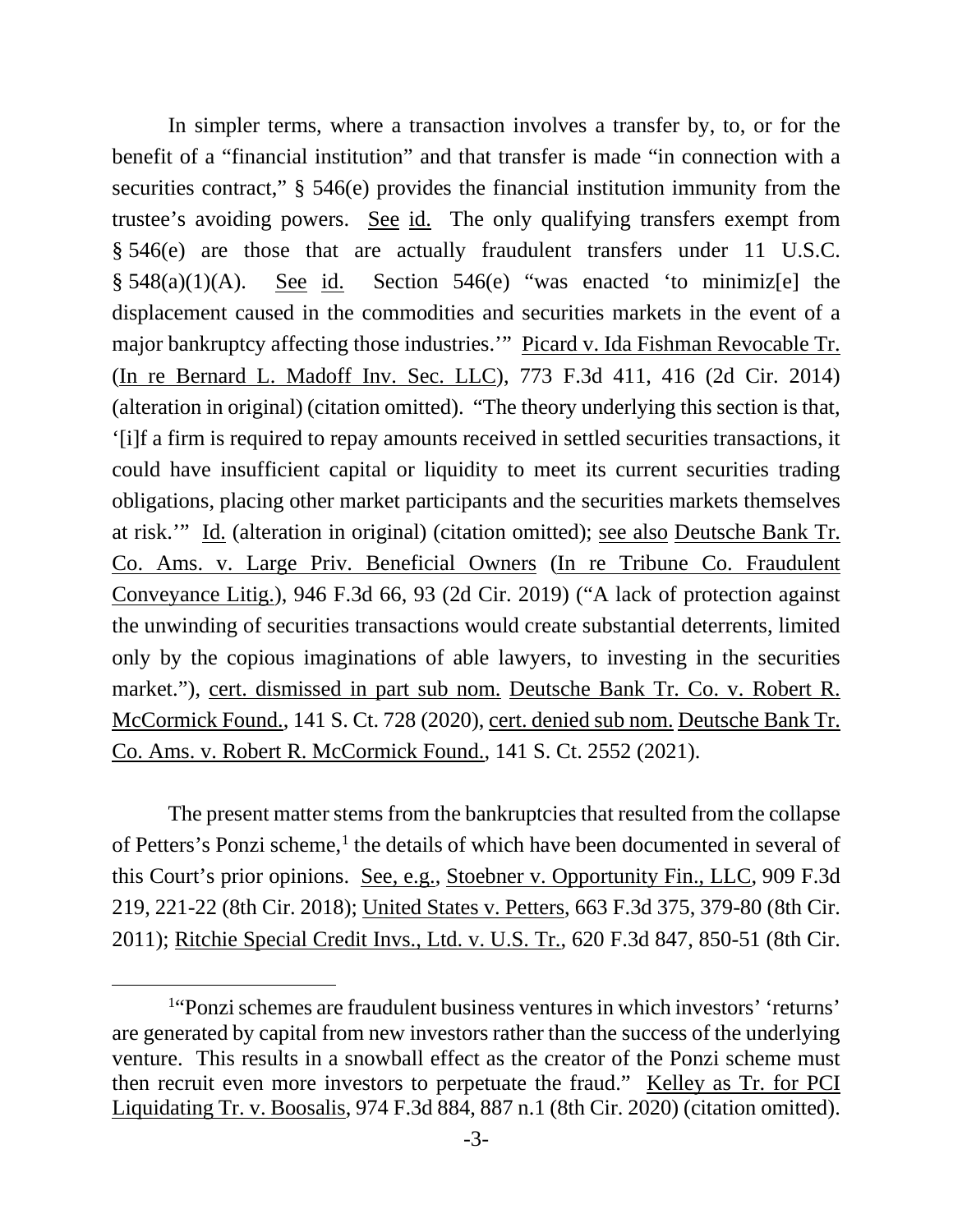2010). The facts we recite today are those most relevant to the present appeal. Through PCI and its subsidiaries, Petters "purported to run a 'diverting' business that purchased electronics in bulk and resold them at high profits to major retailers." Ritchie Cap. Mgmt., LLC v. Stoebner, 779 F.3d 857, 859 (8th Cir. 2015). In actuality, no such diverting business existed, and Petters was running a scam held up by continuously enticing new investors. Petters's fraud was uncovered in September 2008, and in October 2008, PCI and other entities owned or controlled by Petters were placed into civil receivership. Subsequently, Kelley caused these entities to file voluntary petitions for relief under Chapter 11 of the Code. The bankruptcy court authorized joint administration of these cases, and Kelley was later appointed as Trustee for the PCI Liquidating Trust. Kelley has filed hundreds of lawsuits seeking to recover payments that these entities made to early investors for the benefit of later investors who lost their entire investments to Petters's Ponzi scheme. See Kelley, 974 F.3d at 888.

To understand how Safe Harbor became a target of Kelley's efforts to recover assets on behalf of the PCI Liquidating Trust, it is necessary to know the underlying players and understand their relationships with one another. MGC Finance, Inc. (MGC Finance) was a wholly owned subsidiary of PCI that served as a special purpose entity  $(SPE)^2$  used by PCI to carry out its fraudulent activities. Arrowhead Capital Partners II, L.P. (Arrowhead) was a limited partnership formed and managed by Arrowhead Capital Management Corp. for the purpose of serving as a PCI feeder fund for Arrowhead's investors. Metro I, LLC (Metro), formerly known as Metro

<span id="page-3-0"></span><sup>&</sup>lt;sup>2</sup>Here, the SPEs formed by PCI served "as vehicles for the execution of lending and security transactions with particular 'investors'—i.e., lenders—that provided financing for PCI on a sustained basis. Each [SPE] was identified to a single lender or a single grouping of affiliated lenders." In re Petters Co., Inc., 506 B.R. 784, 789 (Bankr. D. Minn. 2013) (footnote omitted); see Black's Law Dictionary 1684 (11th ed. 2019) (defining "special-purpose entity" as "[a] business established to perform no function other than to develop, own, and operate a large, complex project . . . esp[ecially] so as to limit the number of creditors claiming against the project").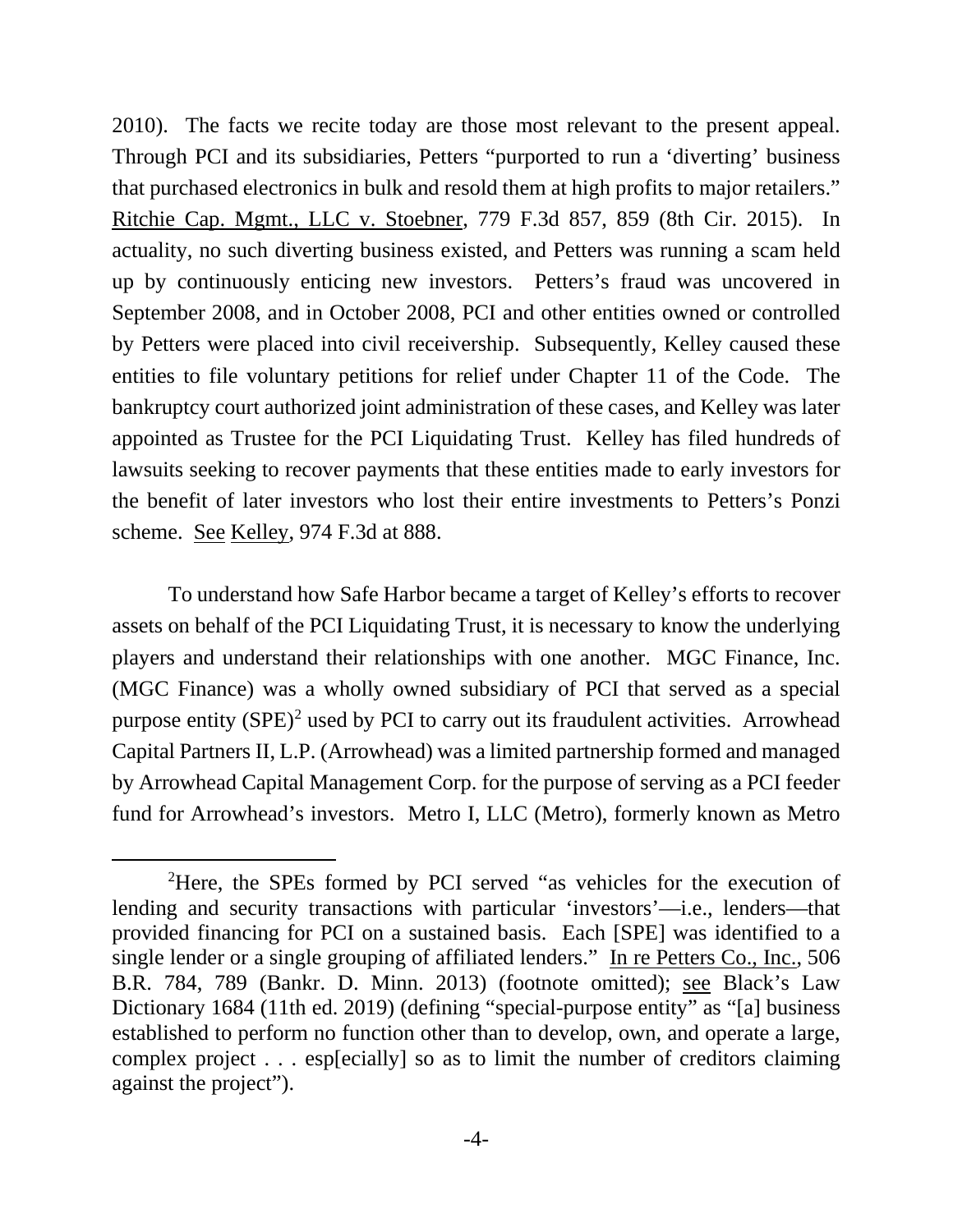Gem Capital, LLC, was formed by Arrowhead Capital Management Corp.'s CEO as an SPE of Arrowhead.<sup>[3](#page-4-0)</sup> Metro's sole purpose was to facilitate the transfer of funds from Arrowhead to PCI through MGC Finance. On July 18, 2001, MGC Finance entered into a Credit Agreement with Metro, which provided that Metro would make loans evidenced by promissory notes to MGC Finance (the MGC Finance Notes) for the purpose of financing PCI's diverting business. That same day, Arrowhead and Metro entered into a Note Purchase Agreement, under which the promissory notes Metro received from MGC Finance were transferred directly to and held for the sole benefit of Arrowhead.

In 2002, making what it believed to be a typical investment, Safe Harbor invested a total of \$6 million in Arrowhead. In connection with its investment, Safe Harbor entered into a Limited Partnership Agreement and Subscription Agreement with and became an equity holder of Arrowhead. Pursuant to the Private Placement Memorandum<sup>[4](#page-4-1)</sup> for Arrowhead and the Custodial Agreement referenced therein, Safe Harbor wired funds into a "custodial" account held by Wells Fargo Bank (Wells Fargo). The funds held in the Wells Fargo account were used by Arrowhead to purchase the MGC Finance Notes from Metro, and when Arrowhead received payment from MGC Finance on the notes it had purchased from Metro pursuant to the Note Purchase Agreement, those funds would flow back through the Wells Fargo account to repay investors such as Safe Harbor. This was the case in September 2003 when Safe Harbor redeemed its investment in Arrowhead and received two wire transfers totaling nearly \$6.9 million from the Wells Fargo account: one for \$6

<span id="page-4-0"></span><sup>&</sup>lt;sup>3</sup>In their briefing to this Court, the parties refer to Arrowhead and Metro as ACP II and Metro I, respectively. However, for the sake of continuity, we adopt the same terminology used by the district court: Arrowhead and Metro.

<span id="page-4-1"></span><sup>&</sup>lt;sup>4"</sup>A Private Placement Memorandum is used when securities exempt from registration pursuant to section 4(2) of the 1933 Securities Exchange Act are offered for sale. The information included in a PPM is similar to that included in a prospectus for a nonexempt offering." Ligon v. Deloitte, Haskins & Sells, 957 F.2d 546, 547 n.2 (8th Cir. 1992) (citations omitted).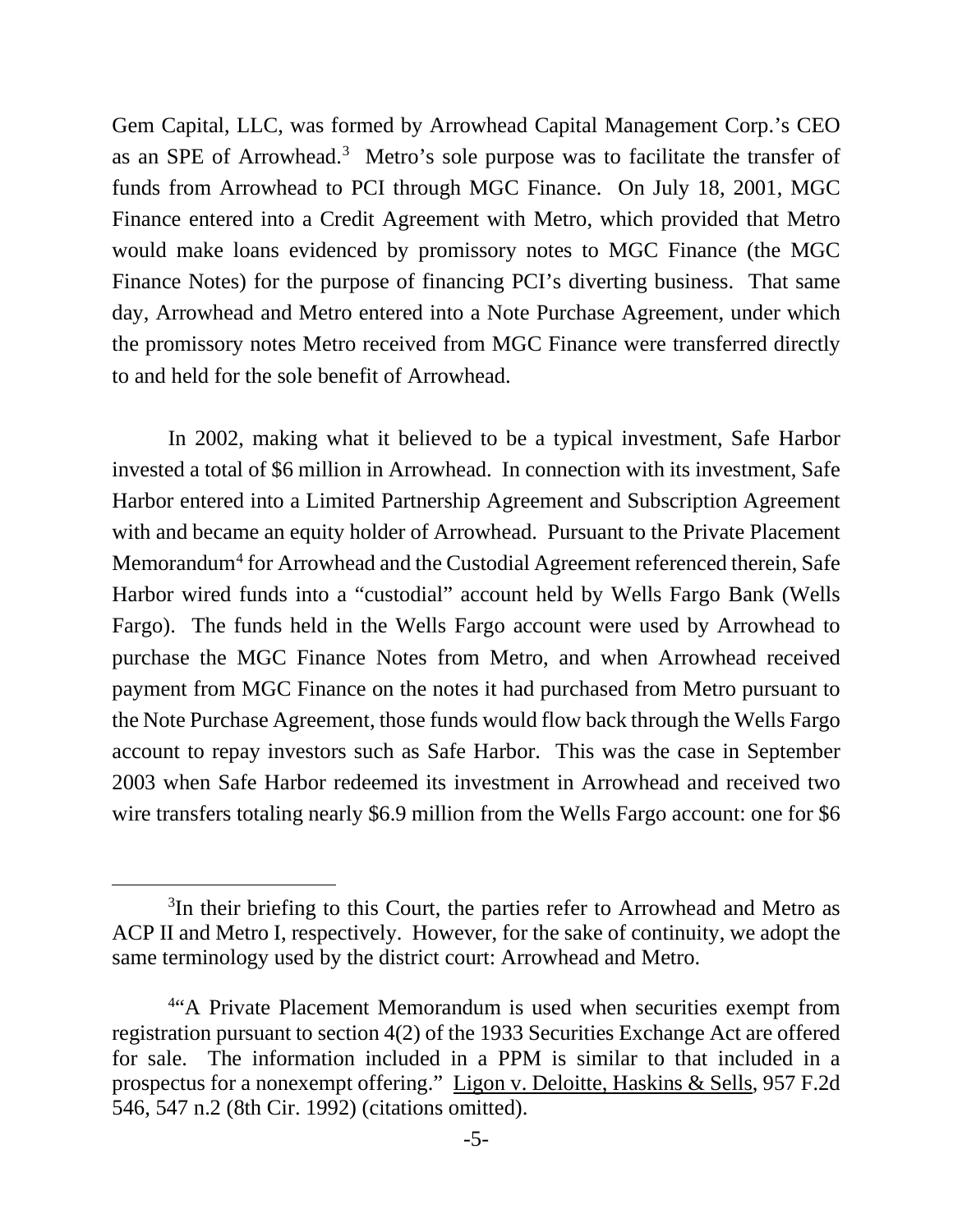million as the return for its initial investment and another for \$898,923.39 as the return on that investment.

In October 2010, Kelley commenced an adversary proceeding against Arrowhead seeking to avoid the transfers made by MGC Finance to Arrowhead. Arrowhead failed to answer or otherwise defend the case, and in March 2018, the bankruptcy court found that the transfers received by Arrowhead were avoidable "under 11 U.S.C. §§ 544(b), 548(a)(1)(A), 548(a)(1)(B), 550(a), 551, and 1106," Minnesota statutes, and "principles of unjust enrichment and disgorgement," and it granted Kelley in his capacity as Trustee of the PCI Liquidating Trust a \$941,704,263.66 default judgment against Arrowhead, plus costs and prejudgment interest. See R. Doc. 22-10, at 3. On August 25, 2017, Kelley filed the adversary proceeding that is the subject of this appeal, alleging that the nearly \$6.9 million Arrowhead subsequently transferred to Safe Harbor was recoverable under 11 U.S.C. §§ 550(a) and 551. Safe Harbor filed a motion to dismiss Kelley's complaint, alleging that § 546(e) precluded Kelley from recovering from Safe Harbor "because the subject transfers were 'settlement payments' or transfers 'in connection with a securities contract' made 'by or to (or for the benefit of' a 'stockbroker . . . , financial participant . . . or a financial institution.'" R. Doc. 1-15, at 15. The bankruptcy court denied Safe Harbor's motion to dismiss, ruling in an oral order that § 546(e) did not provide Safe Harbor immunity against Kelley's avoidance powers.

Following the bankruptcy court's denial of Safe Harbor's motion to dismiss, the parties conducted discovery. At the close of expert discovery, the case was transferred to the district court based upon Safe Harbor's request for a jury trial. Shortly thereafter, Safe Harbor filed a motion for summary judgment, arguing that Kelley may not recover the \$6.9 million transferred to it by Arrowhead under § 550(a) because § 546(e) applies to the transfers made from MGC Finance to Arrowhead.<sup>[5](#page-5-0)</sup> Specifically, Safe Harbor argued that "the evidence is undisputed that

<span id="page-5-0"></span><sup>5</sup> Though Kelley is seeking to claw back the subsequent transfers made by Arrowhead to Safe Harbor through this adversary proceeding, the focus of the § 546(e) analysis is the initial transfers made by MGC Finance to Arrowhead. This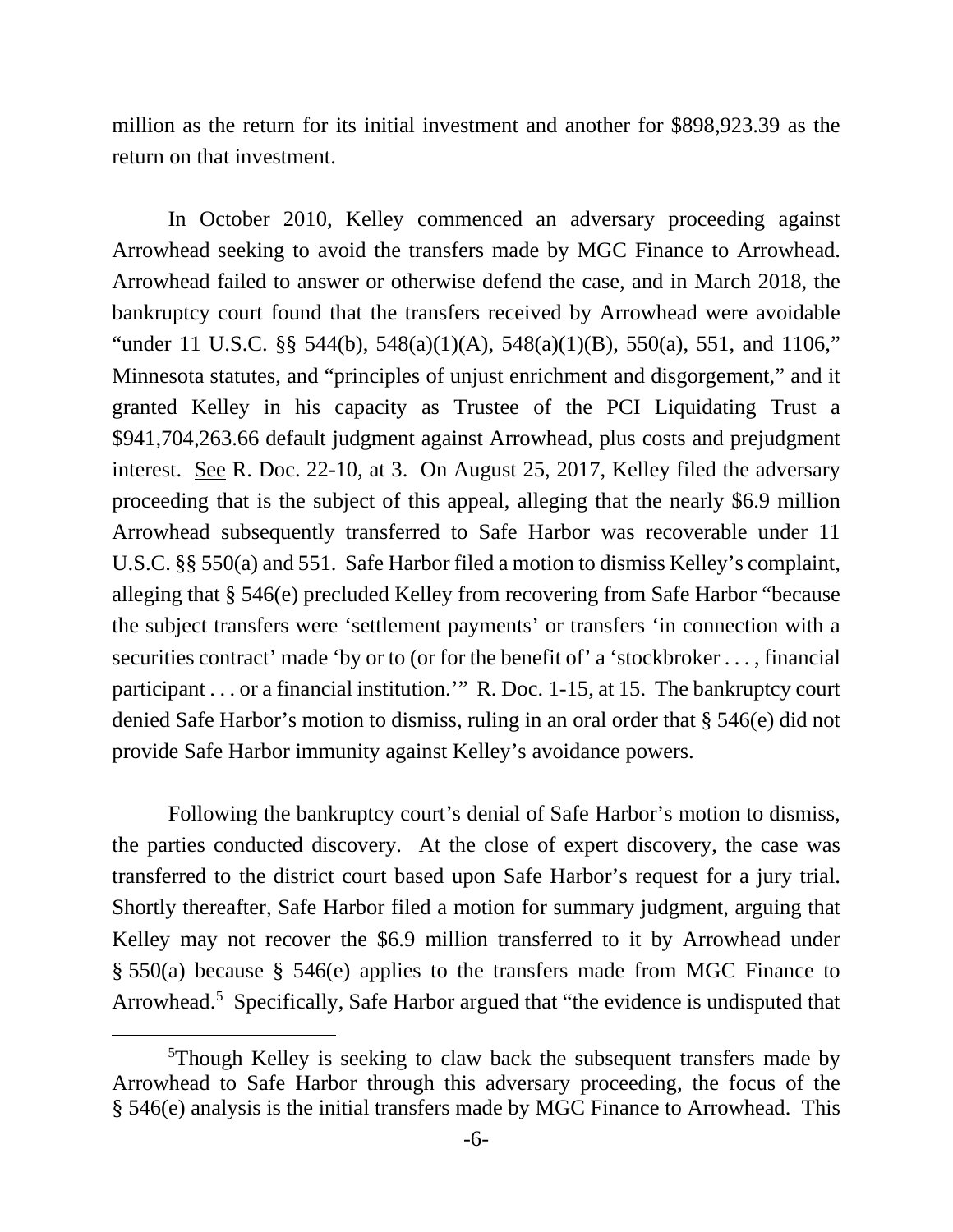the underlying transfers . . . were 'made to' a definitional financial institution – [Arrowhead], a customer of Wells Fargo" and "made 'in connection with a securities contract," namely, the Note Purchase Agreement. R. Doc. 21, at 12. The district court agreed with Safe Harbor, finding that because Arrowhead was a "financial institution," the Note Purchase Agreement was a "securities contract," and the relevant transfers were made "in connection" with the Note Purchase Agreement, § 546(e) applied. Kelley argues that the district court erred in finding that no genuine dispute of material fact existed as to whether (A) Arrowhead was a financial institution and (B) the relevant transfers were made "in connection with a securities contract." "We review the district court's grant of summary judgment *de novo*, viewing the record in the light most favorable to the nonmoving party and drawing all reasonable inferences in that party's favor." Chambers v. Pennycook, 641 F.3d 898, 904 (8th Cir. 2011).

## A.

The Code defines "financial institution" as including the customer of "an entity that is a commercial or savings bank" when that "entity is acting as agent or custodian for [the] customer . . . in connection with a securities contract (as defined in section 741)." 11 U.S.C. § 101(22)(A). The district court concluded that Wells Fargo is a commercial bank and was acting as custodian for its customer, Arrowhead, and therefore, Arrowhead was a "financial institution" under § 546(e). Though it is undisputed by the parties that Wells Fargo is a commercial bank and Arrowhead was its customer, the parties diverge over whether Wells Fargo was acting as Arrowhead's custodian. [6](#page-6-0)

is because "[b]y its terms, the [§ 546(e)] safe harbor is a defense to the avoidance of the *initial* transfer. Hence, a subsequent transferee is protected indirectly to the extent that the initial transfer is not avoidable because of the safe harbor." Sec. Inv. Prot. Corp. v. Bernard L. Madoff Inv. Sec. LLC, 594 B.R. 167, 197 (Bankr. S.D.N.Y. 2018) (citations omitted).

<span id="page-6-0"></span><sup>6</sup> The district court did not address whether Wells Fargo acted "in connection with a securities contract," and the parties do not argue this point on appeal. Thus,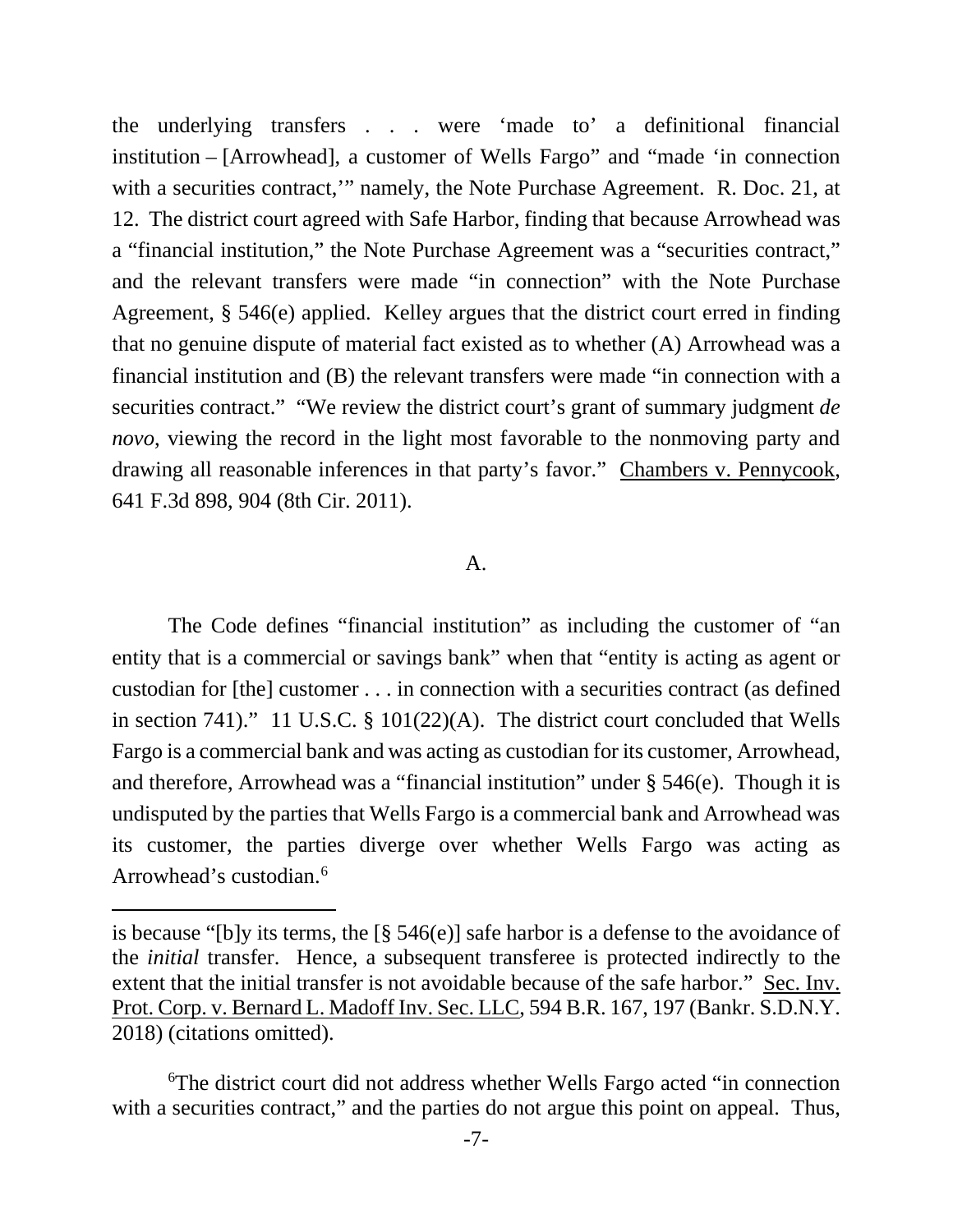Kelley first argues that the Supreme Court's decision in Merit Management controls this issue and the district court erred by relying on the Second Circuit's decision in In re Tribune. In Merit Management, the Supreme Court held that "the relevant transfer for purposes of the § 546(e) safe-harbor inquiry is the overarching transfer that the trustee seeks to avoid under one of the substantive avoidance provisions." 138 S. Ct. at 893. Thus, under this holding, where a trustee is trying to avoid a transfer made from  $A \rightarrow C$  and the transfer was effectuated through B, a commercial bank, (i.e.,  $A \rightarrow B \rightarrow C$ ), the only transfer that matters for purposes of § 546(e) is the overarching transfer made from  $A \rightarrow C$ . Id. at 888, 897. Merit Management explicitly left open, however, the question of whether a party to the overarching transfer may qualify "as a 'financial institution' by virtue of its status as a 'customer' under § 101(22)(A)." Id. at 890 n.2.

In re Tribune addressed the question left open by Merit Management, analyzing whether an intermediary bank acted as "agent" for one of the parties to the overarching transfer and, therefore, that party itself qualified as a "financial institution." 946 F.3d at 77-78. There, the party in question retained an intermediary bank, which itself was a "financial institution" for purposes of § 546(e), "to act as 'Depositary' in connection with" a leveraged buyout and tasked it with holding the purchase price of shares, receiving and retaining those shares on the party's behalf, and paying the tendering shareholders. Id. at 78. Under these facts, the Second Circuit found that the intermediary bank had acted as the party's "agent" and, thus, that the party itself was a "financial institution" as defined by  $\S 101(22)(A)$  with respect to the transfers at issue. Id. at 80. Ultimately, after determining that § 546(e)'s other prerequisite was met—that is, that the relevant transfers were made "in connection with a securities contract"—the court found that § 546(e) applied to the transfers even after the Supreme Court's holding in Merit Management. Id. at 80-81.

we assume that the parties agree that Wells Fargo acted in connection with the Note Purchase Agreement.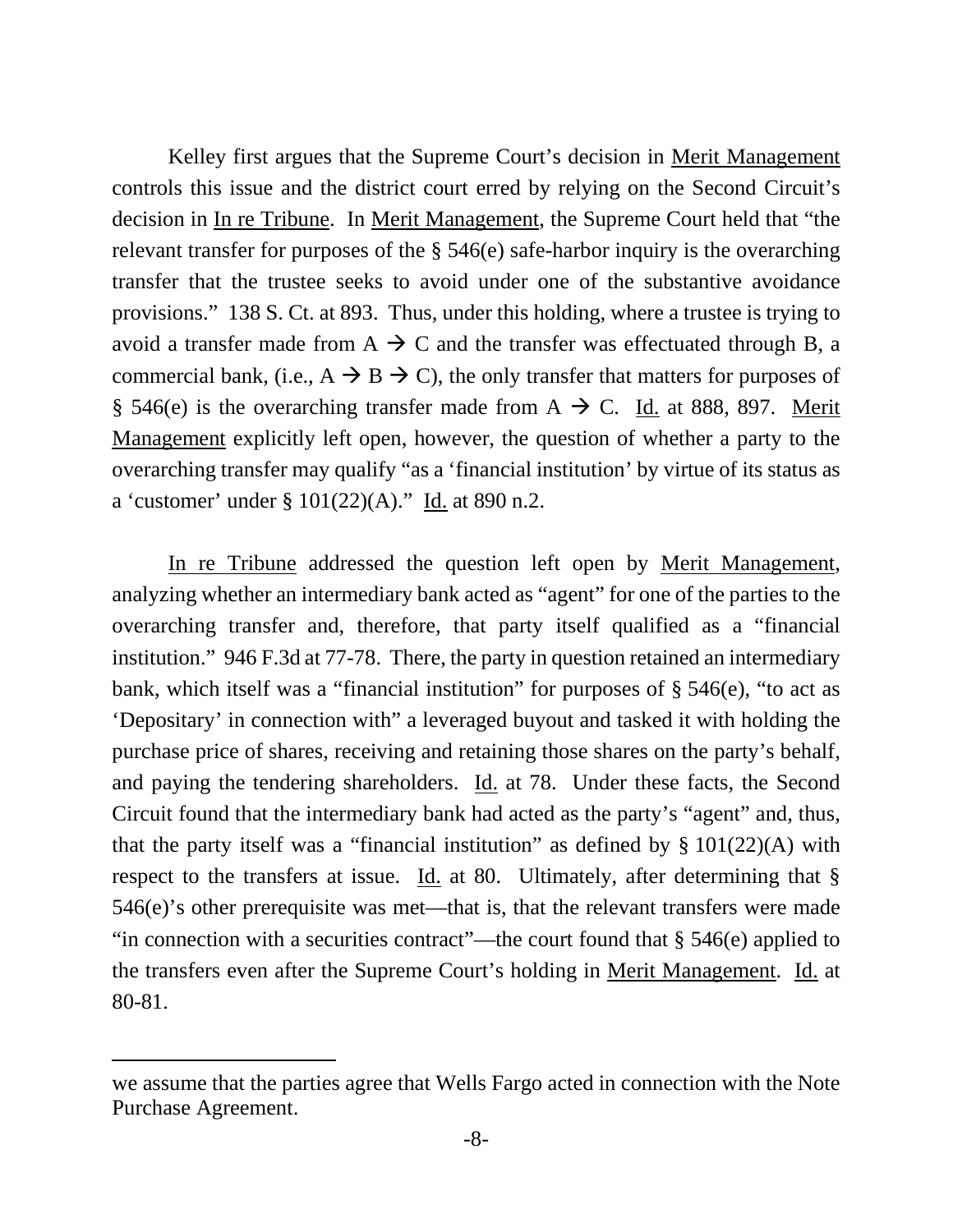Contrary to Kelley's argument, Merit Management does not control the outcome of this case. Rather, it merely clarifies that the relevant transfers for purposes of § 546(e) are the transfers from MGC Finance to Arrowhead, which neither Kelley nor Safe Harbor disputes. See 138 S. Ct. at 893. Further, we find that the district court only relied on In re Tribune for its basic assumption—that the customer of a financial institution may itself qualify as a financial institution for purposes of § 546(e) if it meets the definition set forth under §  $101(22)(A)$ —which we do not disagree with. See 946 F.3d at 77-78; Merit Mgmt., 138 S. Ct. at 897 (finding that "[b]ecause the parties do not contend that either [party to the relevant transfer] is a 'financial institution' or other covered entity, the transfer falls outside of the § 546(e) safe harbor"). Thus, the district court did not err by relying on In re Tribune.

Kelley next argues that the district court erroneously based its conclusion that Wells Fargo acted as Arrowhead's "custodian" on Wells Fargo's position with respect to the transfers between Arrowhead and Safe Harbor and not the actual transfers Kelley sought to avoid (i.e., the transfers from MGC Finance to Arrowhead). Though the district court noted that Arrowhead's Private Placement Memorandum, which was reviewed by Safe Harbor prior to investing in Arrowhead, named Wells Fargo as Arrowhead's "custodian," the district court also discussed the flow of money through the Wells Fargo account with respect to both the transfers from Arrowhead to Safe Harbor and the transfers from MGC Finance to Arrowhead. See R. Doc. 38, at 4 ("[W]hen Safe Harbor made its investment in Arrowhead, it wired \$6 million . . . to Wells Fargo where it was held in Arrowhead's cash account until [Arrowhead Capital Management Corp.'s CEO] directed the money to be used to purchase the secured Notes from Metro. Once the products the notes secured were delivered to the inventory buyer, the money would flow back the way it came, and investors would benefit." (citations omitted)); R. Doc. 22-2, at 25 (providing that Wells Fargo would receive funds relating to payments on notes issued by inventory brokers). Thus, it is not clear to us that the district court based its conclusion on Wells Fargo's position with respect to the transfers from Arrowhead to Safe Harbor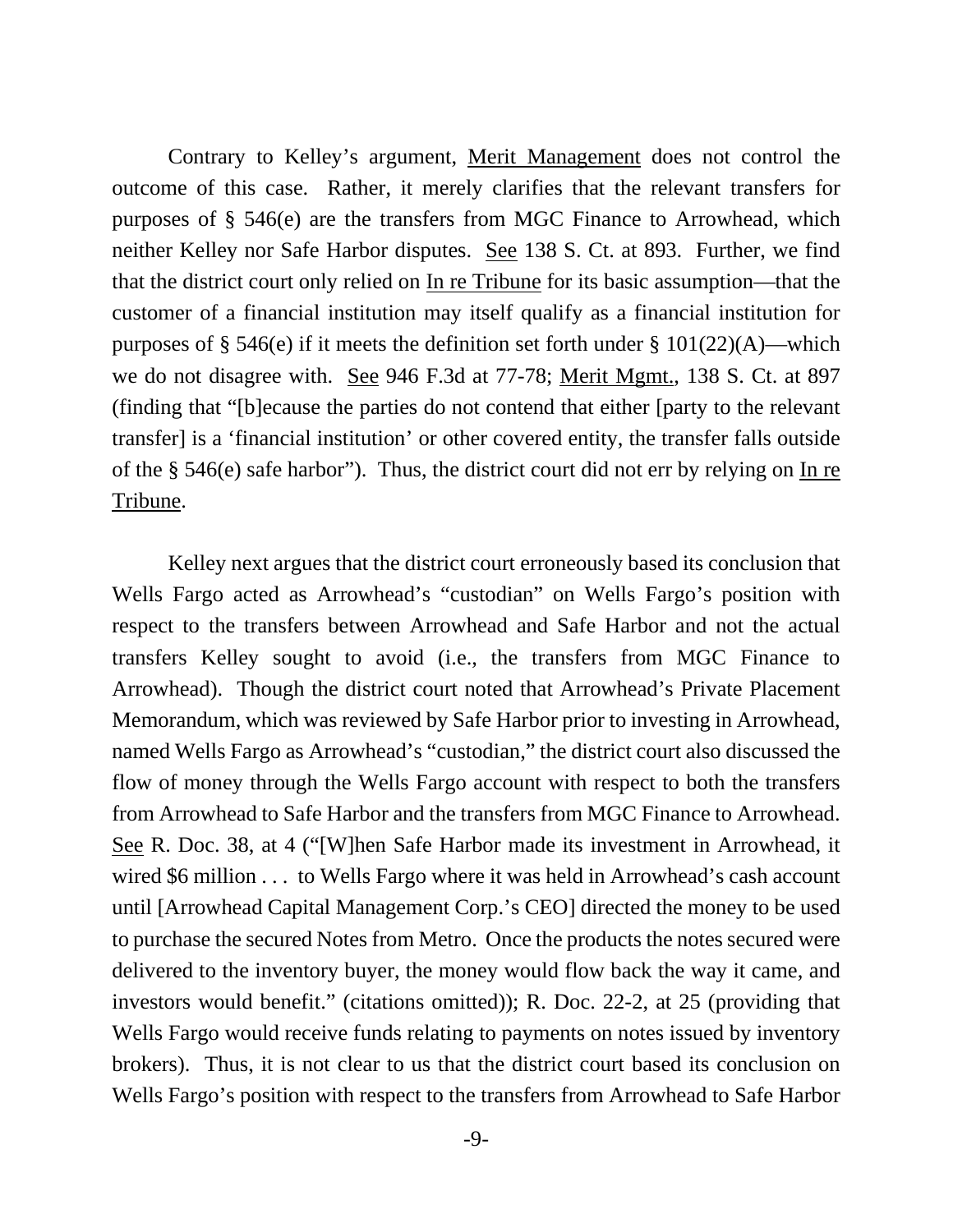and not the transfers from MGC Finance to Arrowhead. Further, though Kelley characterizes this alleged error as "[i]mportant[]," Kelley provides no explanation as to why this alleged error would warrant reversal. See Appellant's Br. 22-23. Therefore, we decline to reverse the district court on this basis.

Finally, Kelley argues that this Court should remand because the district court failed to determine whether Wells Fargo was a "custodian" as defined by 11 U.S.C. § 101(11)(C). Having reviewed Kelley's briefing to both the bankruptcy and district courts, we find that this argument is being advanced for the first time on appeal and is, therefore, inappropriate for our consideration. Peter Kiewit Sons', Inc. v. Wall St. Equity Grp., 809 F.3d 1018, 1022 (8th Cir. 2016) ("Ordinarily, we do not consider an argument raised for the first time on appeal. We consider a newly raised argument only if it is purely legal and requires no additional factual development, or if a manifest injustice would otherwise result." (citation omitted)); see Drewes v. Schonteich, 31 F.3d 674, 678 n.6 (8th Cir. 1994) (refusing to consider argument not raised by trustee before the bankruptcy and district courts).

## B.

In addition to requiring that a transfer be made by, to, or for the benefit of a financial institution, application of  $\S$  546(e) requires that the transfer be made "in connection with a securities contract, as defined in section 741(7)." 11 U.S.C. § 546(e). The district court concluded that because the Note Purchase Agreement was a "securities contract" and there was no dispute that the transfers were made "in connection with" the Note Purchase Agreement, this requirement had been met. See R. Doc. 38, at 11-12.

We first address Kelley's argument that the district court erred in determining that the Note Purchase Agreement was a securities contract. Section 741(7) defines "securities contract" as "a contract for the purchase, sale, or loan of a security." 11 U.S.C.  $\S$  741(7)(A)(i). The term "security" is defined by the Code as including a "note." 11 U.S.C.  $\S$  101(49)(A)(i). Contrary to Kelley's assertion that the district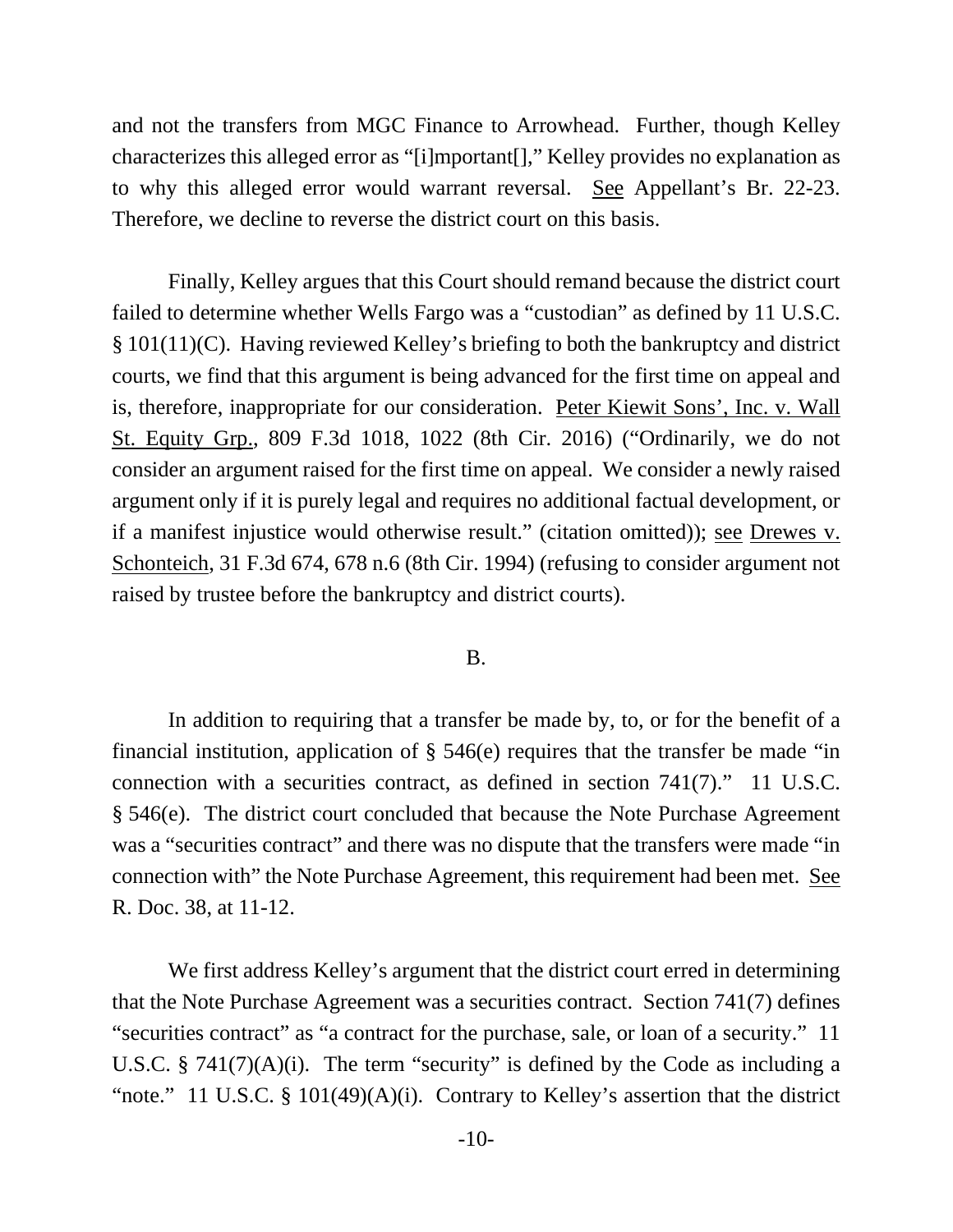court conducted no analysis before reaching its conclusion, the district court considered these provisions before determining that the Note Purchase Agreement "fit[] plainly within the statutory definition of a securities contract for purposes of § 546(e)." R. Doc. 38, at 11. We agree with the district court. Because the Code does not define "note," we give the "term its ordinary dictionary meaning." Union Pac. R.R. Co. v. Surface Transp. Bd., 863 F.3d 816, 825 (8th Cir. 2017); see also United States v. Hughes, 795 F.3d 800, 804 (8th Cir. 2015) ("When terms used in a statute are undefined, we give them their ordinary meaning." (quoting Asgrow Seed Co. v. Winterboer, 513 U.S. 179, 187 (1995))). At the time § 101 was first enacted, the term "note" was defined as "[a] unilateral instrument containing an express and absolute promise of signer to pay to a specified person or order, or bearer, a definite sum of money at a specified time." Black's Law Dictionary 1210 (4th ed. 1968); see also Webster's Third New International Dictionary 1543-44 (1976) (defining "note" as "a written or printed paper acknowledging a debt and promising payment" and "a written promise to pay"). This definition clearly encompasses the MGC Finance Notes, which provided that MGC Finance promised to pay Metro or its assigns a definite sum of money at a specified time. See R. Doc. 1-1, at 142-44. Therefore, because the term "security" includes a "note" and a "securities contract" is "a contract for the purchase . . . of a security," the Note Purchase Agreement pursuant to which Arrowhead purchased the MGC Finance Notes from Metro, see R. Doc. 22-6, at 47—is a "securities contract" as defined by § 741(7)(A)(i). See In re Madoff, 773 F.3d at 417 ("Section 741(7) of the Bankruptcy Code, to which § 546(e) refers, defines 'securities contract' with extraordinary breadth . . . . [and] the term . . . expansively includes contracts for the purchase or sale of securities, as well as any agreements that are similar or related to contracts for the purchase or sale of securities." (emphasis omitted)).

Kelley next argues that the district court based its conclusion that the relevant transfers were made in connection with the Note Purchase Agreement on the mistaken belief that MGC Finance was party to the Note Purchase Agreement and, therefore, because the relevant transfers were not made in connection with the Note Purchase Agreement, this Court should reverse and remand with instructions to deny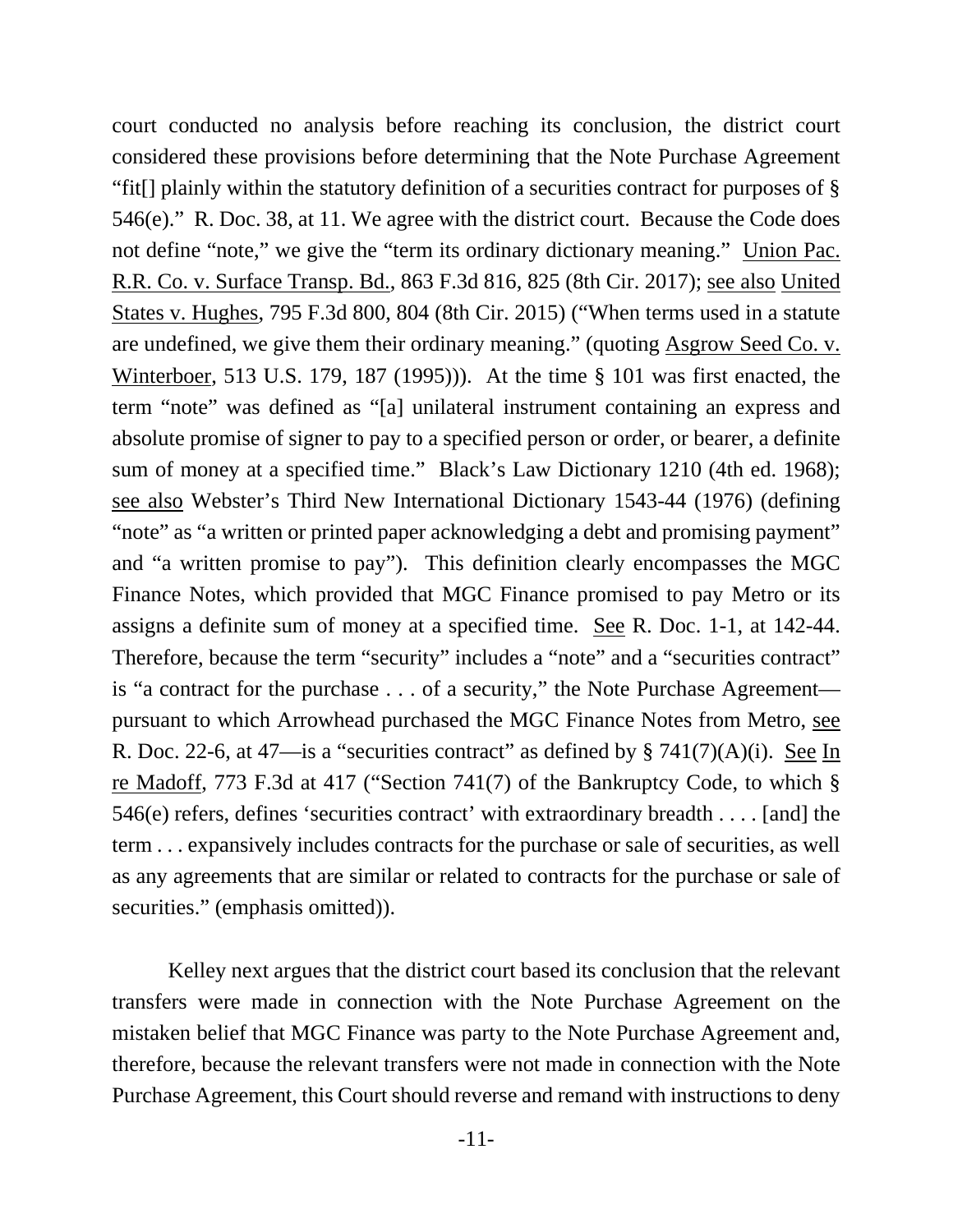Safe Harbor's motion for summary judgment. It is true that the district court confused MGC Finance and Metro in its order. At the beginning of its order, the district court states that "Kelley's action comes after a Bankruptcy Court entered default judgment against Arrowhead and avoided approximately \$1 billion in transfers Arrowhead received from Metro I, LLC (formerly known as Metro Gem Capital, LLC and hereinafter 'Metro')." R. Doc. 38, at 1-2. This statement is incorrect; the default judgment entered against Arrowhead avoided transfers received from MGC Finance, not Metro. R. Doc. 22-10, at 2-3. In listing the parties and relevant non-parties, the district court makes no explicit mention of MGC Finance but describes Metro as "a special purpose entity for PCI" (a description consistent with MGC Finance) that "is organized under the laws of Delaware with its principal place of business in Minnesota" (a description consistent with Metro). R. Doc. 38, at 3. Later in its order, the district court states that "in 2008, it was discovered that Metro was one of many special purpose entities set up by Petters and PCI to perpetuate a multi-billion-dollar Ponzi scheme," but it was MGC Finance, not Metro, that served as a special purpose entity for PCI. R. Doc. 38, at 5; R. Doc. 1-1, at 2.

The consequence of the district court's errors is that, by confusing MGC Finance and Metro, it erroneously assumed that the party making the transfers to Arrowhead was party to the Note Purchase Agreement and, thus, that the relevant transfers were made in connection with a securities contract. Compare R. Doc. 38, at 4 ("Arrowhead entered into a separate Note Purchasing Agreement with Metro."), with R. Doc. 38, at 12 ("Because there is no dispute that the transfer Kelley is seeking to avoid (from Metro to Arrowhead) was made 'in connection' with the Note Purchase Agreement, the transfer qualifies for  $\S$  546(e)'s exception."). In reality, MGC Finance was not party to the Note Purchase Agreement. Still, this fact is not dispositive of the question of whether the transfers were made "in connection with" the Note Purchase Agreement. In In re Madoff, the Second Circuit noted that "[i]n the context of  $\S$  546(e), a transfer is 'in connection with' a securities contract if it is 'related to' or 'associated with' the securities contract." 773 F.3d at 421. There, the court rejected the "conten[tion] that in order for [certain] payments to have been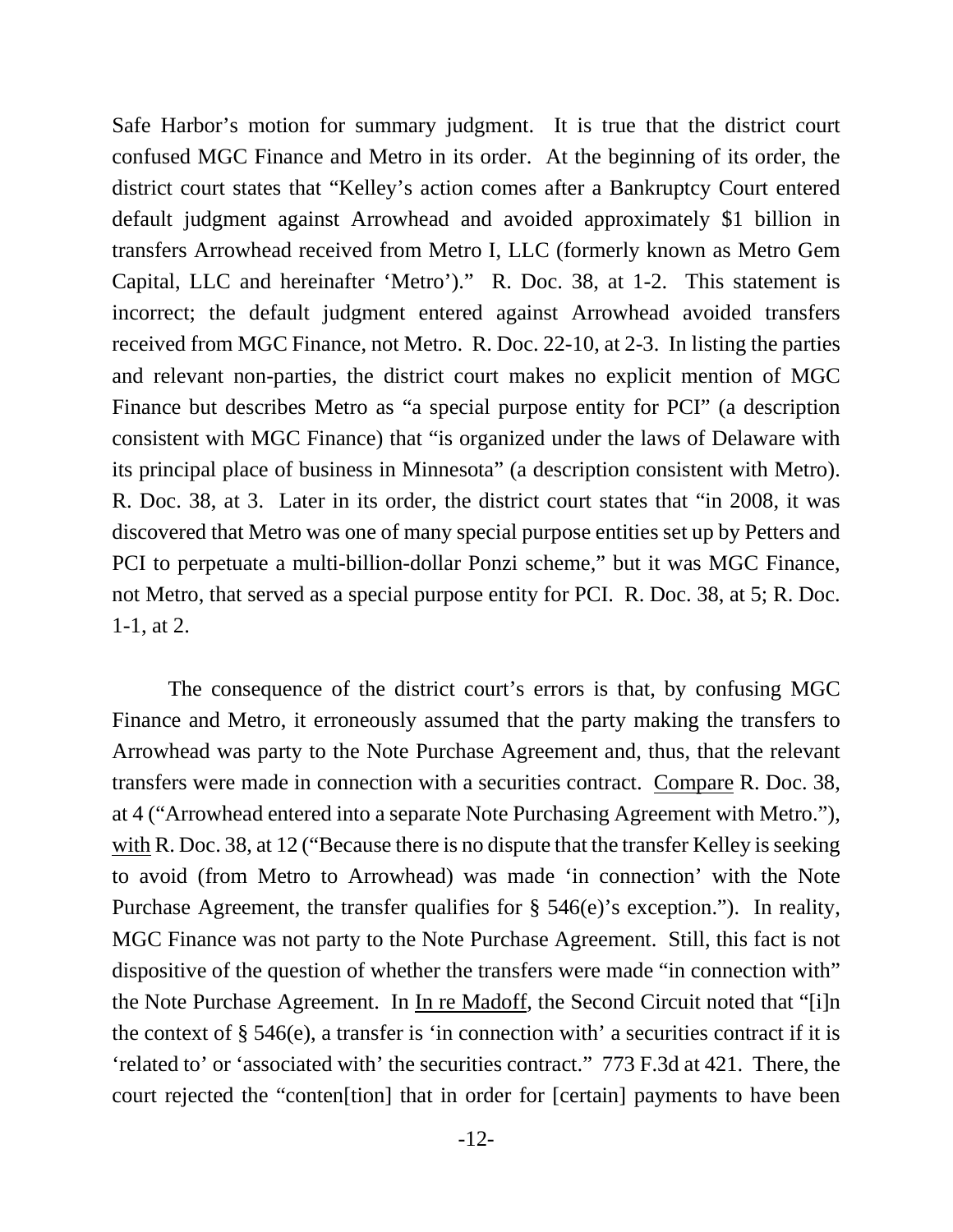made 'in connection with' a securities contract, there must necessarily have been some relation or connection between the payment and the contract," determining instead that "[§] 546(e) sets a low bar for the required relationship between the securities contract and the transfer sought to be avoided" and "Congress could have raised the bar by requiring that the transfer be made 'pursuant to,' or 'in accordance with the terms of,' or 'as required by,' the securities contract'' but instead, "merely required that the transfer have a connection to the securities contract." Id. at 422.

Safe Harbor invites this Court to determine that, notwithstanding the district court's error, the transfers from MGC Finance to Arrowhead were made "in connection with" the Note Purchase Agreement because the transactions between MGC Finance and Metro and Metro and Arrowhead were part of an "integrated transaction." See Appellee Br. 14-21. "Although we *may* affirm the district court's judgment on any basis supported by the record, we are not required to do so." Loftness Specialized Farm Equip., Inc. v. Twiestmeyer, 742 F.3d 845, 851 (8th Cir. 2014). Here, to affirm on this basis would require this Court to examine the specifics of each agreement involved in what Safe Harbor characterizes as an "integrated transaction" and the manner in which the parties and relevant nonparties operated in relation to these agreements. "[W]e believe it is prudent to refrain from such a factintensive analysis as it would be beneficial for the district court to decide these issues . . . in the first instance." Ritchie Cap. Mgmt., L.L.C. v. JP Morgan Chase & Co., 960 F.3d 1037, 1055 (8th Cir. 2020); see also Schweiss v. Chrysler Motors Corp., 922 F.2d 473, 476 (8th Cir. 1990) (stating that "where there are factual questions still to be resolved or we would benefit from having the [d]istrict [c]ourt decide the issue in the first instance," we may remand the matter to the district court). Thus, we find it appropriate to remand this matter so that the district court may examine the facts and decide in the first instance whether, despite the fact that MGC Finance was not party to the Note Purchase Agreement, the transfers from MGC Finance to Arrowhead were nonetheless made "in connection with" the Note Purchase Agreement.